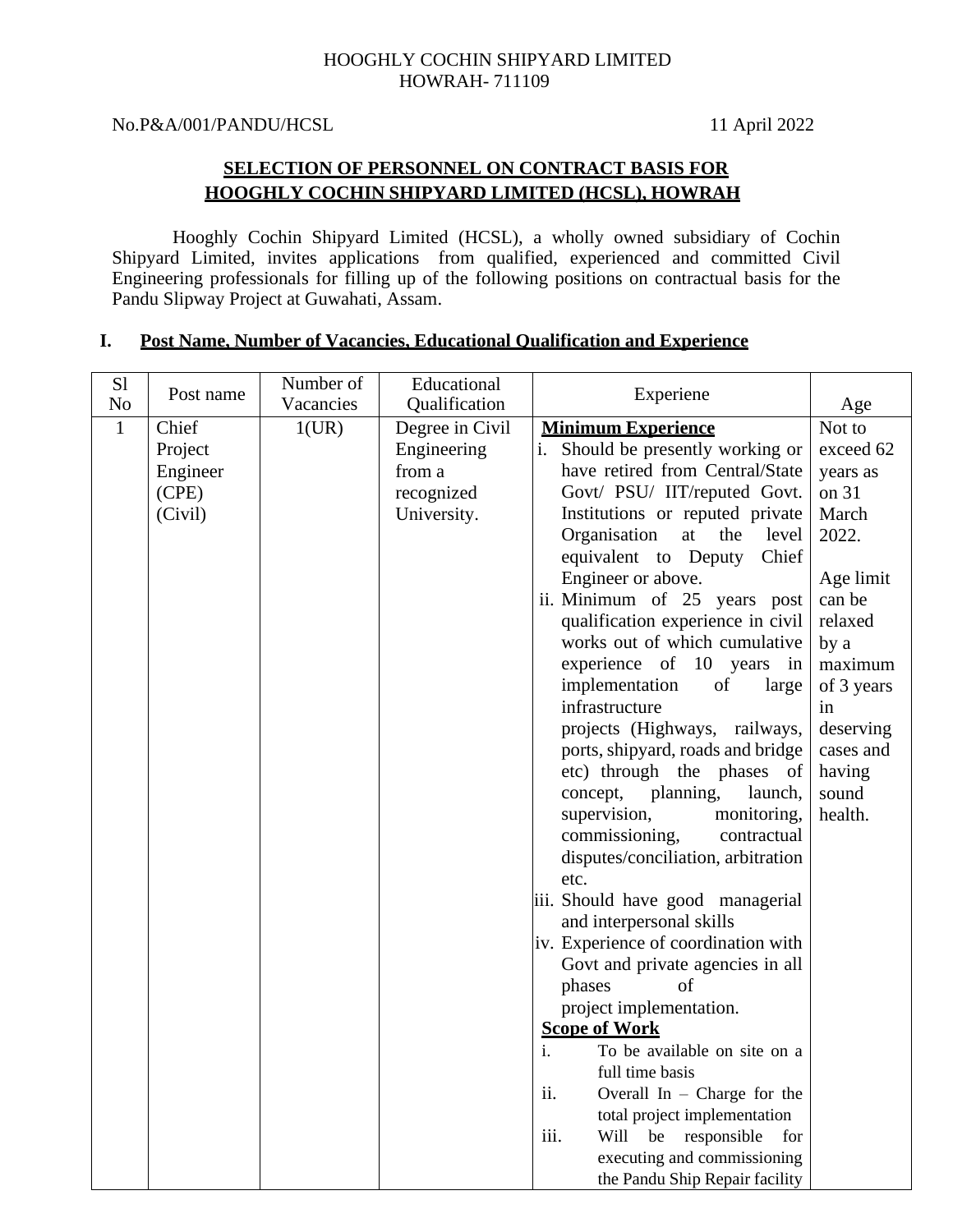|  |  |       | project with support from<br>HCSL and guidance from<br>New Projects/Infra Projects<br>department of CSL as well as |  |
|--|--|-------|--------------------------------------------------------------------------------------------------------------------|--|
|  |  | iv.   | other relevant authorities.<br>Review of DPR, tender<br>documents,<br>specification,                               |  |
|  |  |       | estimates, rate<br>analysis<br>designs etc submitted by the<br>consultants                                         |  |
|  |  | V.    | Manage and oversee the day-                                                                                        |  |
|  |  |       | to-day<br>construction                                                                                             |  |
|  |  |       | management of the project.                                                                                         |  |
|  |  |       | Coordination & Supervision                                                                                         |  |
|  |  |       | of works carried out by the                                                                                        |  |
|  |  |       | Project Management Team                                                                                            |  |
|  |  |       | (consultants).                                                                                                     |  |
|  |  | vi.   | Review<br>Construction                                                                                             |  |
|  |  |       | Supervision Manual, progress<br>reports etc submitted by                                                           |  |
|  |  |       | consultants with an aim to                                                                                         |  |
|  |  |       | confirm their appropriateness                                                                                      |  |
|  |  |       | and to identify possible                                                                                           |  |
|  |  |       | deficiencies                                                                                                       |  |
|  |  | vii.  | Review<br>of<br>Bar<br>Chart,                                                                                      |  |
|  |  |       | technical details, construction                                                                                    |  |
|  |  |       | bills<br>schedule<br>and<br>of                                                                                     |  |
|  |  |       | quantities as submitted by the                                                                                     |  |
|  |  |       | relevant contractor with an                                                                                        |  |
|  |  |       | confirm<br>aim<br>their<br>to                                                                                      |  |
|  |  |       | appropriateness<br>and<br>to                                                                                       |  |
|  |  |       | identify possible deficiencies.                                                                                    |  |
|  |  | viii. | Monitor and review the                                                                                             |  |
|  |  |       | project filing and accounting<br>system such as site drawings,                                                     |  |
|  |  |       | correspondences,<br>contract                                                                                       |  |
|  |  |       | daily reports, monthly reports,                                                                                    |  |
|  |  |       | time schedule, site order                                                                                          |  |
|  |  |       | registers, hindrance registers,                                                                                    |  |
|  |  |       | site quality test registers etc.                                                                                   |  |
|  |  | ix.   | Provide bonafide advice on                                                                                         |  |
|  |  |       | the technical issues, legal or                                                                                     |  |
|  |  |       | administrative issues arising                                                                                      |  |
|  |  |       | during<br>construction<br>and                                                                                      |  |
|  |  |       | support HCSL.                                                                                                      |  |
|  |  | Х.    | Assist HCSL for interacting<br>with<br>relevant                                                                    |  |
|  |  |       | agencies<br>including<br>statutory                                                                                 |  |
|  |  |       | departments<br>during<br>the                                                                                       |  |
|  |  |       | construction<br>phase<br>for                                                                                       |  |
|  |  |       | resolving various issues as                                                                                        |  |
|  |  |       | applicable.                                                                                                        |  |
|  |  | xi.   | Review the recommendation                                                                                          |  |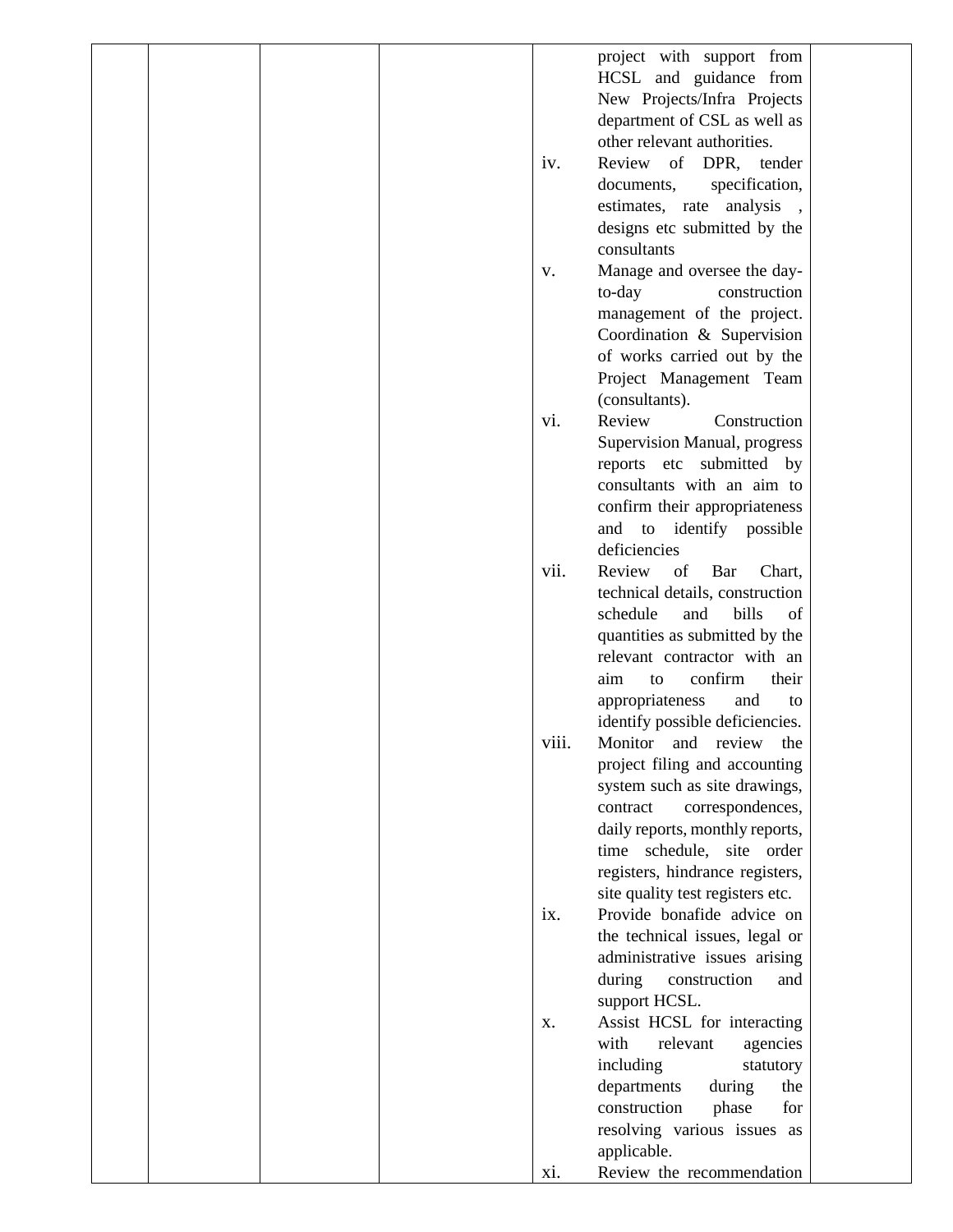|  |  |          | from the PMC team for the           |  |
|--|--|----------|-------------------------------------|--|
|  |  |          | running account bills and           |  |
|  |  |          | final bill claims raised by the     |  |
|  |  |          | provide<br>and<br>contractors       |  |
|  |  |          | verification, certification and     |  |
|  |  |          | recommendations<br>for              |  |
|  |  |          | authorizing payment.                |  |
|  |  | xii.     | Review the recommendation           |  |
|  |  |          | <b>PMC</b><br>from<br>the<br>team   |  |
|  |  |          | (consultants) for variation/        |  |
|  |  |          | additional work claims raised       |  |
|  |  |          | by the contractors and provide      |  |
|  |  |          | verification, certification and     |  |
|  |  |          | recommendations<br>for              |  |
|  |  |          | authorizing payment.                |  |
|  |  | xiii.    | Review the quality control          |  |
|  |  |          | obtained<br>from<br>the<br>data     |  |
|  |  |          | construction site on dayto-day      |  |
|  |  |          | basis and verify the accuracy       |  |
|  |  |          | of such data by random              |  |
|  |  |          | checks.                             |  |
|  |  | xiv.     | Monitor<br>construction             |  |
|  |  |          | productivity<br>and<br>schedule     |  |
|  |  |          | performance and investigate         |  |
|  |  |          | for<br>less<br>than<br>reasons      |  |
|  |  |          | satisfactory<br>performance.        |  |
|  |  |          | Provide<br>recommendations          |  |
|  |  |          | and institute measures for          |  |
|  |  |          | improvement by modification         |  |
|  |  |          | to operating procedures/work        |  |
|  |  |          | instructions.                       |  |
|  |  | XV.      | Shall<br>be<br>responsible<br>to    |  |
|  |  |          | provide high quality inputs &       |  |
|  |  |          | expertise<br>righteous<br>and       |  |
|  |  |          | guidance<br>for<br>monitoring,      |  |
|  |  |          | execution of the construction       |  |
|  |  |          | works as well as to avoid or        |  |
|  |  |          | divert foreseeable and hostile      |  |
|  |  |          | issues (if any) for ensuring        |  |
|  |  |          | successful completion of the        |  |
|  |  |          | project.                            |  |
|  |  | xvi.     | Shall<br>prepare<br>submit<br>$\&$  |  |
|  |  |          | reports, and progress updates       |  |
|  |  |          | directed<br><b>HCSL</b><br>by<br>as |  |
|  |  |          | authorities.                        |  |
|  |  |          | Job Requirement: - Applicants are   |  |
|  |  | required | work<br>in<br>multi<br>to           |  |
|  |  |          | shifts/round the clock in HCSL.     |  |
|  |  |          |                                     |  |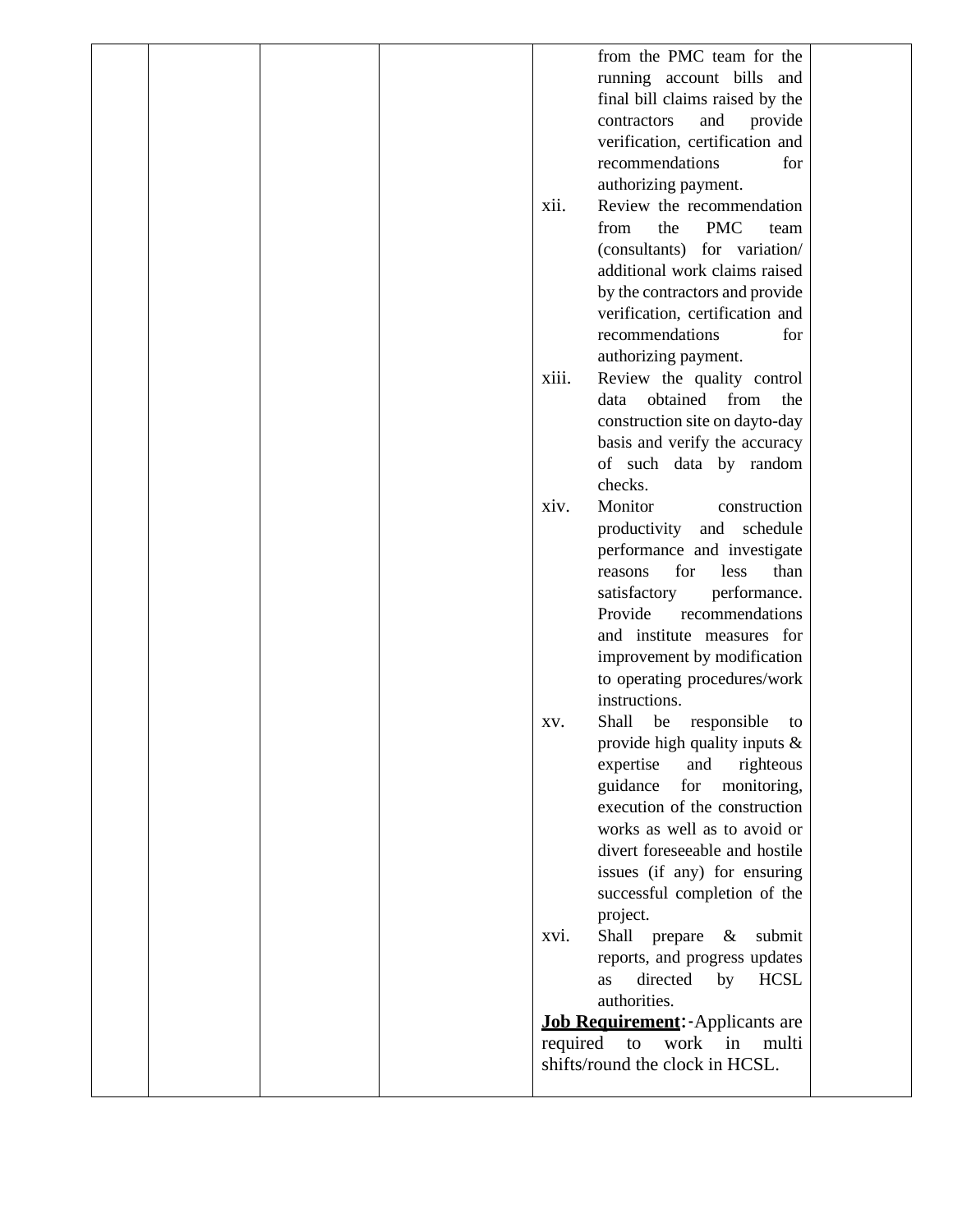| S1             | Post name | Number of | Educational       | Experience                                              |           |
|----------------|-----------|-----------|-------------------|---------------------------------------------------------|-----------|
| N <sub>o</sub> |           | Vacancies | Qualification     |                                                         | Age       |
| $\overline{2}$ | Project   | $2$ (UR)  | Degree in Civil   | <b>Minimum Experience</b>                               |           |
|                | Officer   |           | Engineering with  | Minimum of two years<br>post                            | Age       |
|                | (Civil)   |           | 60%<br>of marks   | qualification experience/ training in                   | shall not |
|                |           |           | from a recognized | Civil engineering works / large                         | exceed    |
|                |           |           | University.       | infrastructure projects (Highways,                      | 30 years  |
|                |           |           |                   | railways, ports, shipyards, roads and                   | as on 31  |
|                |           |           |                   | bridge etc) in a Shipyard/ Port/                        | March     |
|                |           |           |                   | Engineering<br>Marine<br>Training                       | 2022      |
|                |           |           |                   | Institute/Heavy<br>Engineering                          |           |
|                |           |           |                   | Proficiency<br>Company.<br>and                          |           |
|                |           |           |                   | experience of working<br>in a                           |           |
|                |           |           |                   | computerized environment would                          |           |
|                |           |           |                   | be advantageous.                                        |           |
|                |           |           |                   | <b>Job Requirement:</b> Applicants are                  |           |
|                |           |           |                   | required to<br>work<br>$\sin$<br>multi                  |           |
|                |           |           |                   | shifts/round the clock and                              |           |
|                |           |           |                   | To be available on site on a<br>i.                      |           |
|                |           |           |                   | full time basis for overall                             |           |
|                |           |           |                   | supervision of the works. PO                            |           |
|                |           |           |                   | (Civil) should work round                               |           |
|                |           |           |                   | the clock in Day/Night                                  |           |
|                |           |           |                   | shifts.                                                 |           |
|                |           |           |                   | To assist Chief Project<br>ii.                          |           |
|                |           |           |                   | Engineer (Civil on project                              |           |
|                |           |           |                   | implementation and day to                               |           |
|                |           |           |                   | day activities.                                         |           |
|                |           |           |                   | Will be<br>responsible for<br>iii.                      |           |
|                |           |           |                   | $\&$<br>efficient<br>smooth                             |           |
|                |           |           |                   | execution of the Pandu ship                             |           |
|                |           |           |                   | repair facility project on time                         |           |
|                |           |           |                   | complying with all technical                            |           |
|                |           |           |                   | $&$ qualitative requirements                            |           |
|                |           |           |                   | as stipulated.                                          |           |
|                |           |           |                   | Shall take necessary support<br>iv.                     |           |
|                |           |           |                   | & guidance from HCSL as                                 |           |
|                |           |           |                   | well as New Projects/Infra                              |           |
|                |           |           |                   | Projects department of CSL                              |           |
|                |           |           |                   | for ensuring the above.                                 |           |
|                |           |           |                   | Shall ensure all compliances<br>V.                      |           |
|                |           |           |                   | as necessary by the PMC,<br>contractors<br>&<br>service |           |
|                |           |           |                   | providers for the project.                              |           |
|                |           |           |                   | Shall closely monitor ensure                            |           |
|                |           |           |                   | vi.<br>compliance to the relevant                       |           |
|                |           |           |                   | technical specifications and                            |           |
|                |           |           |                   | terms and conditions of the                             |           |
|                |           |           |                   | contracts with PMC and all                              |           |
|                |           |           |                   |                                                         |           |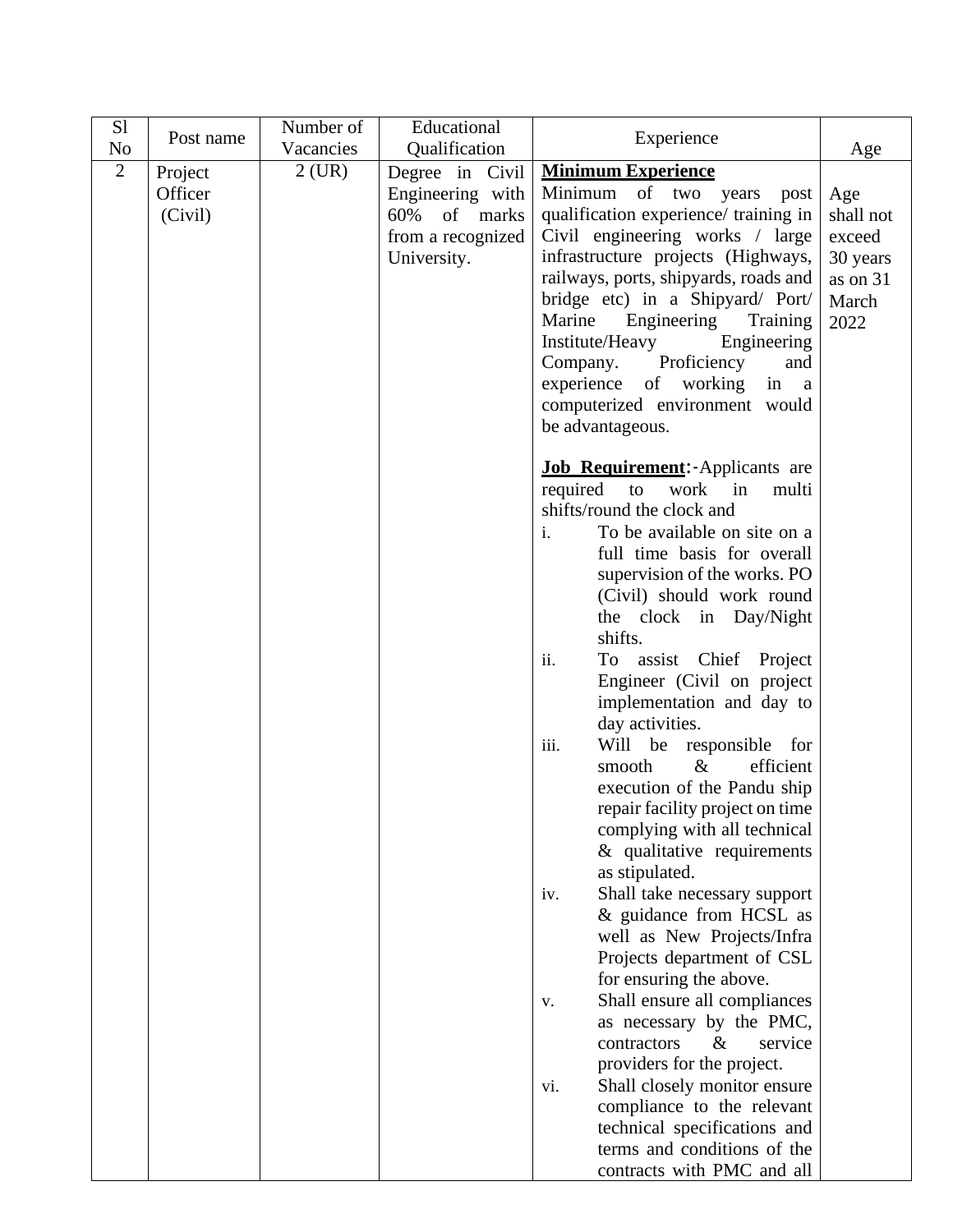|  |  |       | suppliers/ service providers.      |  |
|--|--|-------|------------------------------------|--|
|  |  | vii.  | Shall be responsible for           |  |
|  |  |       | frontline<br>monitoring, $\&$      |  |
|  |  |       | execution of the construction      |  |
|  |  |       | works                              |  |
|  |  |       |                                    |  |
|  |  | viii. | Shall take advance actions to      |  |
|  |  |       | avoid or divert foreseeable        |  |
|  |  |       | and hostile issues (if any) for    |  |
|  |  |       | ensuring<br>successful             |  |
|  |  |       | completion of the project.         |  |
|  |  | ix.   | Shall be responsible for           |  |
|  |  |       | coordination of all the Civil      |  |
|  |  |       |                                    |  |
|  |  |       | works, file<br>processing,         |  |
|  |  |       | monitoring, supervision of         |  |
|  |  |       | the civil work.                    |  |
|  |  | Х.    | Verify and certify the works/      |  |
|  |  |       | bills<br>submitted<br>by<br>the    |  |
|  |  |       | contractor                         |  |
|  |  | xi.   | Prepare daily reports<br>as        |  |
|  |  |       |                                    |  |
|  |  |       | related to project progress        |  |
|  |  |       | and issues.                        |  |
|  |  | xii.  | Contractors<br><b>Bills</b>        |  |
|  |  |       | certification<br>verification,     |  |
|  |  |       | recommendations,<br>and            |  |
|  |  |       | Maintaining site registers         |  |
|  |  |       | etc.                               |  |
|  |  | xiii. | Adhere to Company Safety           |  |
|  |  |       |                                    |  |
|  |  |       | <b>Standards</b><br>and<br>promote |  |
|  |  |       | safety culture among the           |  |
|  |  |       | project team                       |  |
|  |  | xiv.  | Support the CPE in every           |  |
|  |  |       | providing<br>respect<br>in         |  |
|  |  |       | certification on the quality       |  |
|  |  |       | and measurement of works           |  |
|  |  |       |                                    |  |
|  |  |       | accomplished and on their          |  |
|  |  |       | conformity to specification        |  |
|  |  |       | and drawings and finally           |  |
|  |  |       | getting the project work           |  |
|  |  |       | accomplished.                      |  |
|  |  | XV.   | Not limited to what is laid        |  |
|  |  |       | out above, the PO shall be         |  |
|  |  |       | liable to undertake other          |  |
|  |  |       |                                    |  |
|  |  |       | duties that may be entrusted       |  |
|  |  |       | by the CPE or HCSL                 |  |
|  |  |       | authorities                        |  |
|  |  |       |                                    |  |
|  |  |       |                                    |  |
|  |  |       |                                    |  |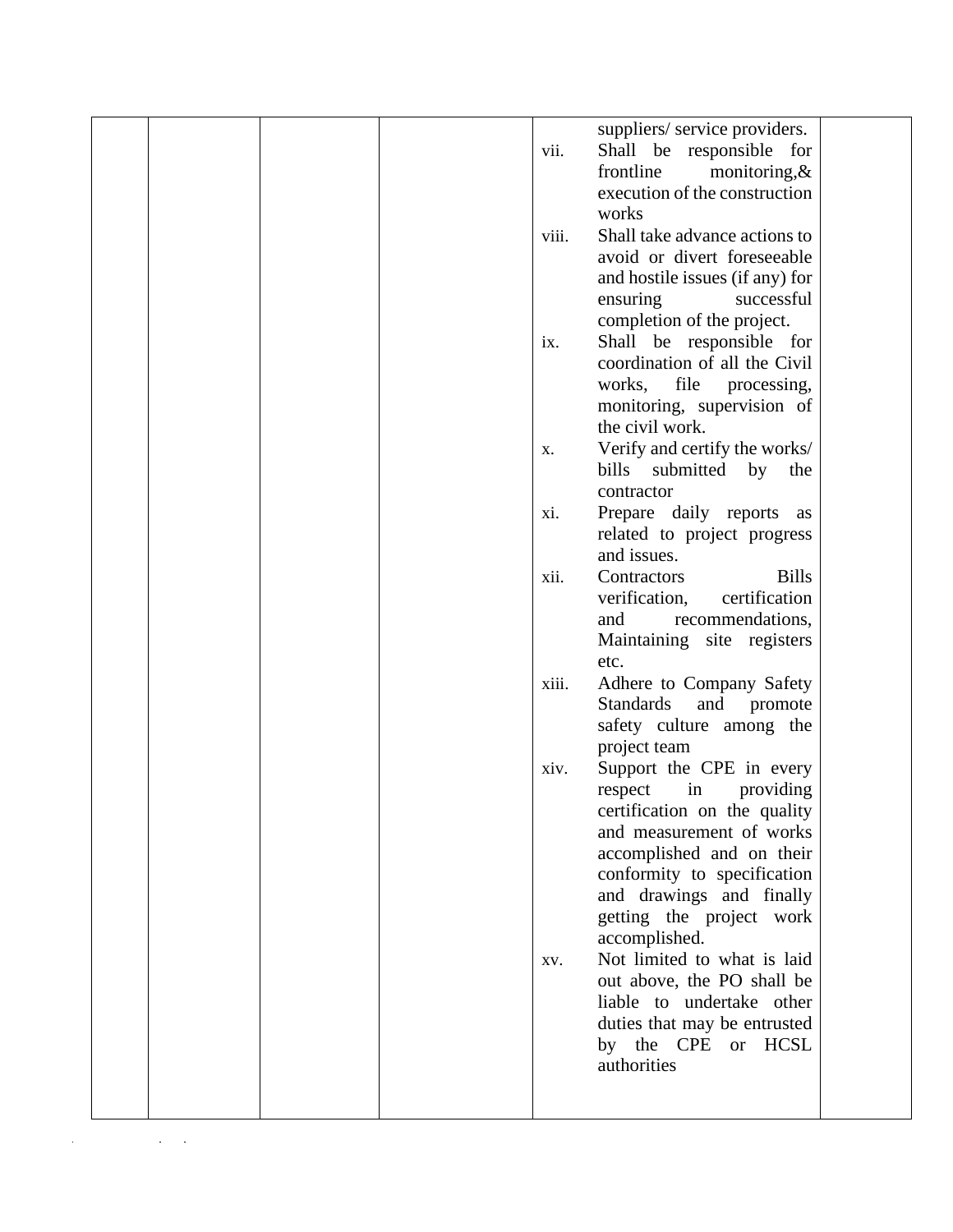### **II. Period of Contract:**

For the post of CPE, initial tenure of contractual engagement will be for two years and for the post of Project Officers (Civil), the initial tenure of contractual engagement will be for three years.

### **III. Remuneration:**

| Post name                                                  | <b>Consolidated Pay</b><br>(per month)                                         |
|------------------------------------------------------------|--------------------------------------------------------------------------------|
| <b>Chief Project Engineer</b><br>(CPE) on contract (Civil) | I year - Rs. $1,65,000$ /-<br>II year - Rs. 1,70,000/-                         |
| Project Officer (on contract)<br>(Civil)                   | I year - Rs. $37,000/$ -<br>II year -- Rs. 38,000/-<br>III year - Rs. 40,000/- |

# **IV. Method of Selection:**

For the post of Chief Project Engineer on contract the selection will be through Walkin-interview**.** For the post of Project Officer on contract (Civil) the selection will be through Walk-in-interview followed by technical evaluation test and technical round of interview. Tentative Schedule for Interview is as under:

| Post name                       | Date of interview          | Time                 |
|---------------------------------|----------------------------|----------------------|
|                                 | & Location                 |                      |
| Chief Project Engineer (CPE) on | 19 April 2022              |                      |
| contract (Civil)                | at                         |                      |
|                                 | HCSL, Nazirgunge Unit,     |                      |
|                                 | Satyen Bose Road,          |                      |
|                                 | Danesh Sk Lane Howrah      |                      |
|                                 | 711109                     |                      |
|                                 |                            | 0900 hrs to 1400 hrs |
| Project Officer on              | 21 April 2022              |                      |
| contract (Civil)                | at                         |                      |
|                                 | HCSL, Nazirgunge Unit,     |                      |
|                                 | Satyen Bose Road,          |                      |
|                                 | Danesh Sk Lane Howrah      |                      |
|                                 | 711109                     |                      |
|                                 | And                        |                      |
|                                 | Pandu Port Complex, Pandu, |                      |
|                                 | Guwahati - 781012          |                      |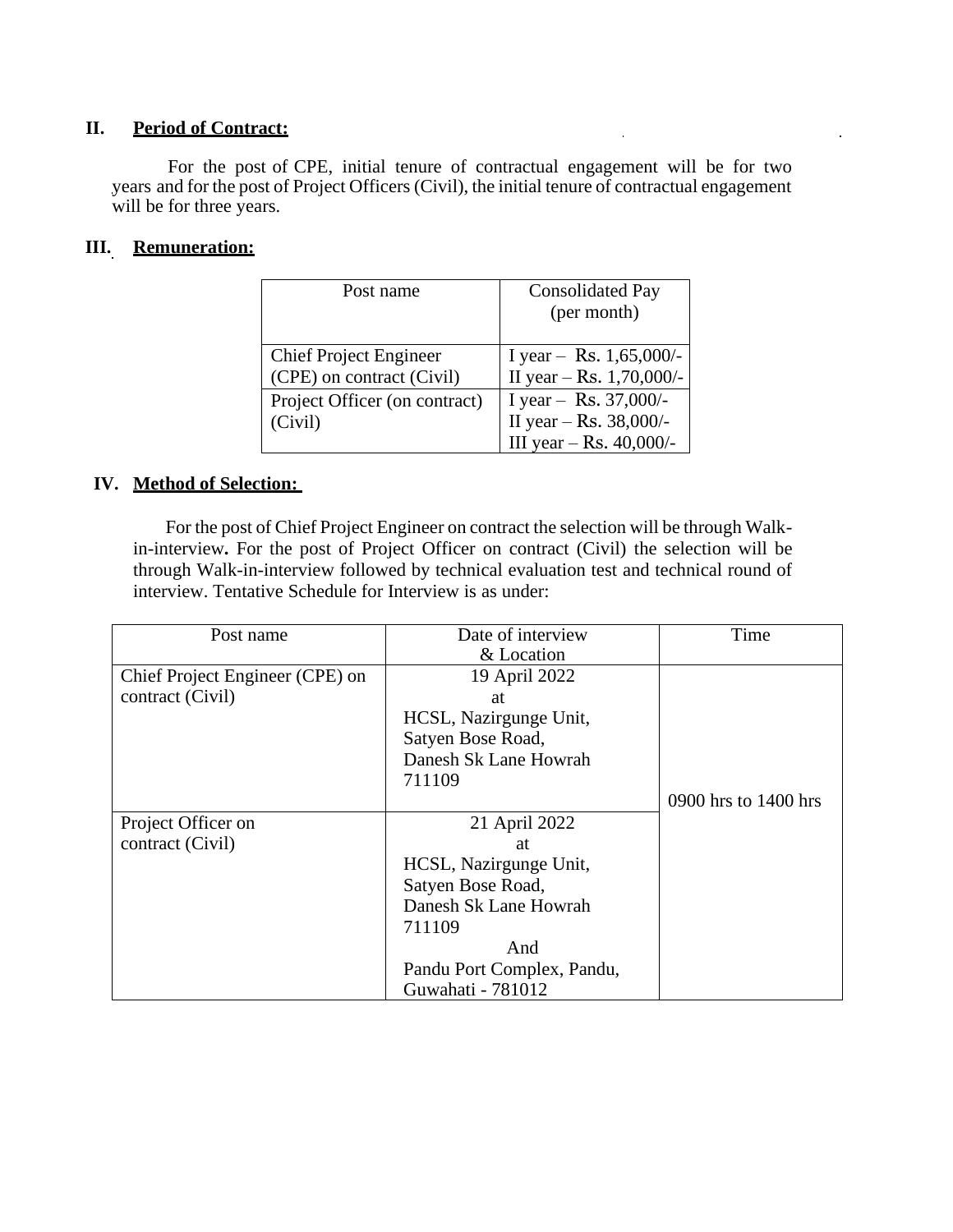# **V. Age:**

- **a) The upper age limit prescribed for the posts shall be as on 31 March 2022.** The upper age limit is relaxable by 3 years for OBC (Non-Creamy Layer) candidates, 5 years for SC/ST candidates and 10 years for Persons with Disabilities (PWD).
- **b)** Age relaxation of five years is applicable for candidates who have been domicile of J&K during the period 01.01.1980 to 31.12.1989. Age relaxation for Ex-servicemen will be as per Government of India guidelines.
- **c)** For the post of Chief Project Engineer on contract basis, retired professionals can also apply.
- **d)** For all the posts, the upper age prescribed may be relaxed in the absence of suitable applicants or in deserving cases.

# **VI. General Conditions:**

#### **a) Reservation**

- (i) Government of India Directives on reservation applicable for SC/ST/OBC/PWD/ Ex-Servicemen candidates will apply and be strictly followed.
- (ii) In the case of Persons With Disabilities the degree of disability should be a minimum of 40%. The applicant should submit a *valid Certificate of disability* to this effect in the prescribed format obtained from a notified authority by Government of India / State Government along with their application.
- (iii) Applicants belonging to SC or ST or OBC (Non Creamy Layer), should submit a *valid recent community certificate* issued by the Revenue Authority not below the rank of the Tahsildar along with their application, failing which theircandidature will not be considered against respective categories.

#### **b) Qualification**

- (i) Those applicants having qualifications equivalent to any of the prescribed qualifications should submit Equivalency Certificate issued by the competent authority and without such certificate, their candidature will not be considered.
- (ii) The minimum qualification stipulated for all the posts must be from a University/ Institute recognized by AICTE/ appropriate statutory authority in India/ State/ Central Government.
- **(iii) Self-attested copies of certificates of all educational qualifications asmentioned in Clause I should be submitted by the applicants along with their application and without such certificates, their candidature will not be considered.**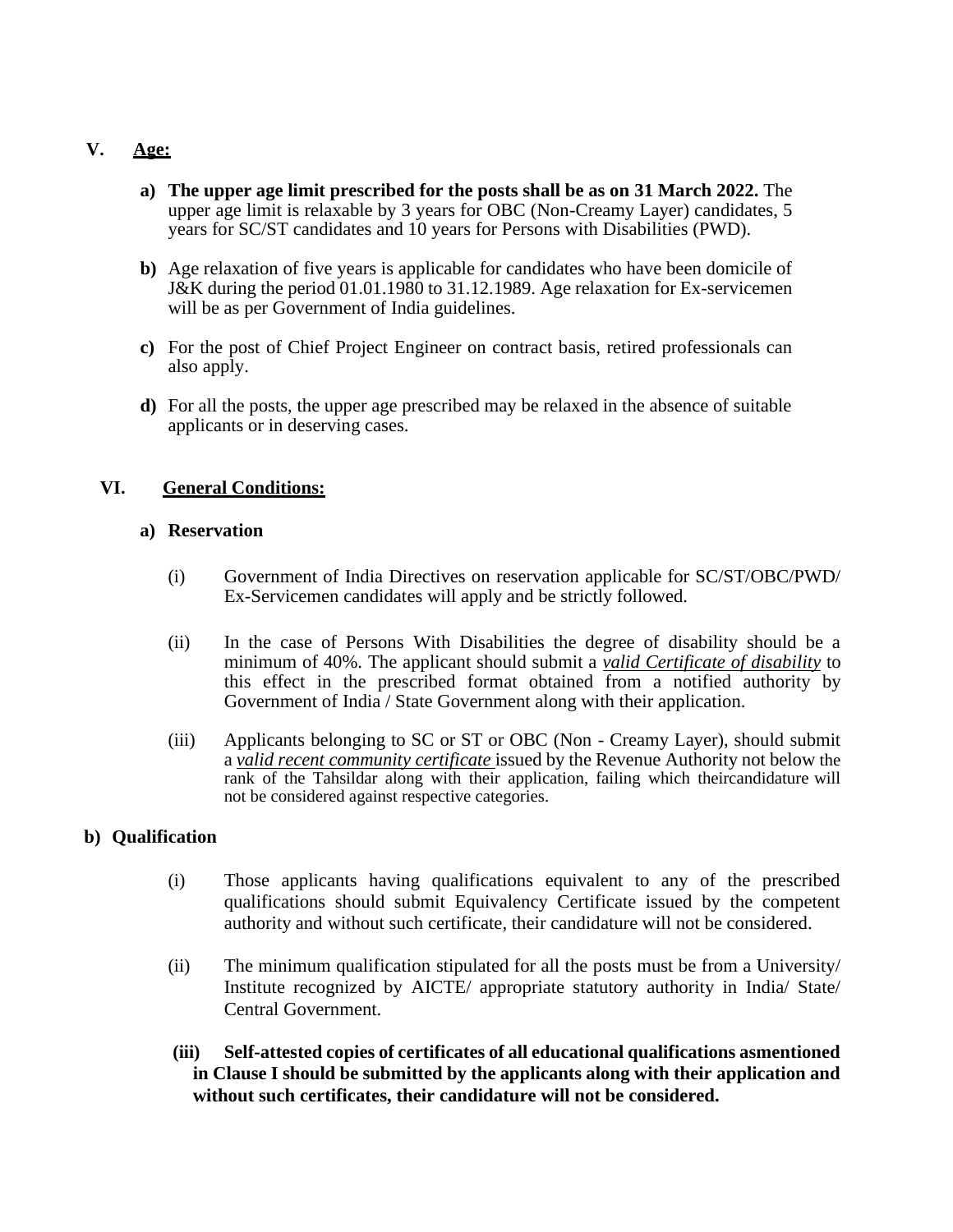#### **c) Experience**

- **(i)** Post-qualification experience will only be considered. **Period of experience will be reckoned as on 31 March 2022.**
- **(ii)** Applicants who are presently working should **submit copy of experience certificate or the copy of appointment / offer letter issued by the employer and copy of last drawn Pay Slip as proof of experience along with their application,** and produce the documents during the certificate verification process. For past employment, **experience certificate indicating the date of joining as well as date of relieving should be submitted.**
- (iii) Applicants who are **Ex-servicemen should submit Discharge Certificate/ Pension Payment Order from the Armed/ Paramilitary Forces as proof of experience along with their application** and produce the same during certificate verification process at the time of interview failing which their candidature will be cancelled / rejected.
- (iv) Work experience obtained from contractors (Proprietary Firms and Partnership Firms) engaged by Shipyard or Engineering companies may be considered based on the endorsement of the Principal Employer on the certificates issued by the contractor.
- (v) Applicants who are working in Government Departments/Semi Government or Public Sector Organisations should submit "**No Objection Certificate (NOC)**" from the employer along with their application or submit NOC from the employer during the certificate verification process at the time of interview, failing which their candidature will be cancelled/ rejected.

#### **d) How to apply**

- **(i) Applicants meeting the notified requirements shall fill-up their application in the format as per Annexure-1 given along with this advertisement and attend interview on the mentioned dates as per the post.**
- (ii) Application once submitted shall be final.
- (iii) Application Form must be complete in all respects as per the Advertisement Notification. Please note that incomplete and unsigned applications will not be considered.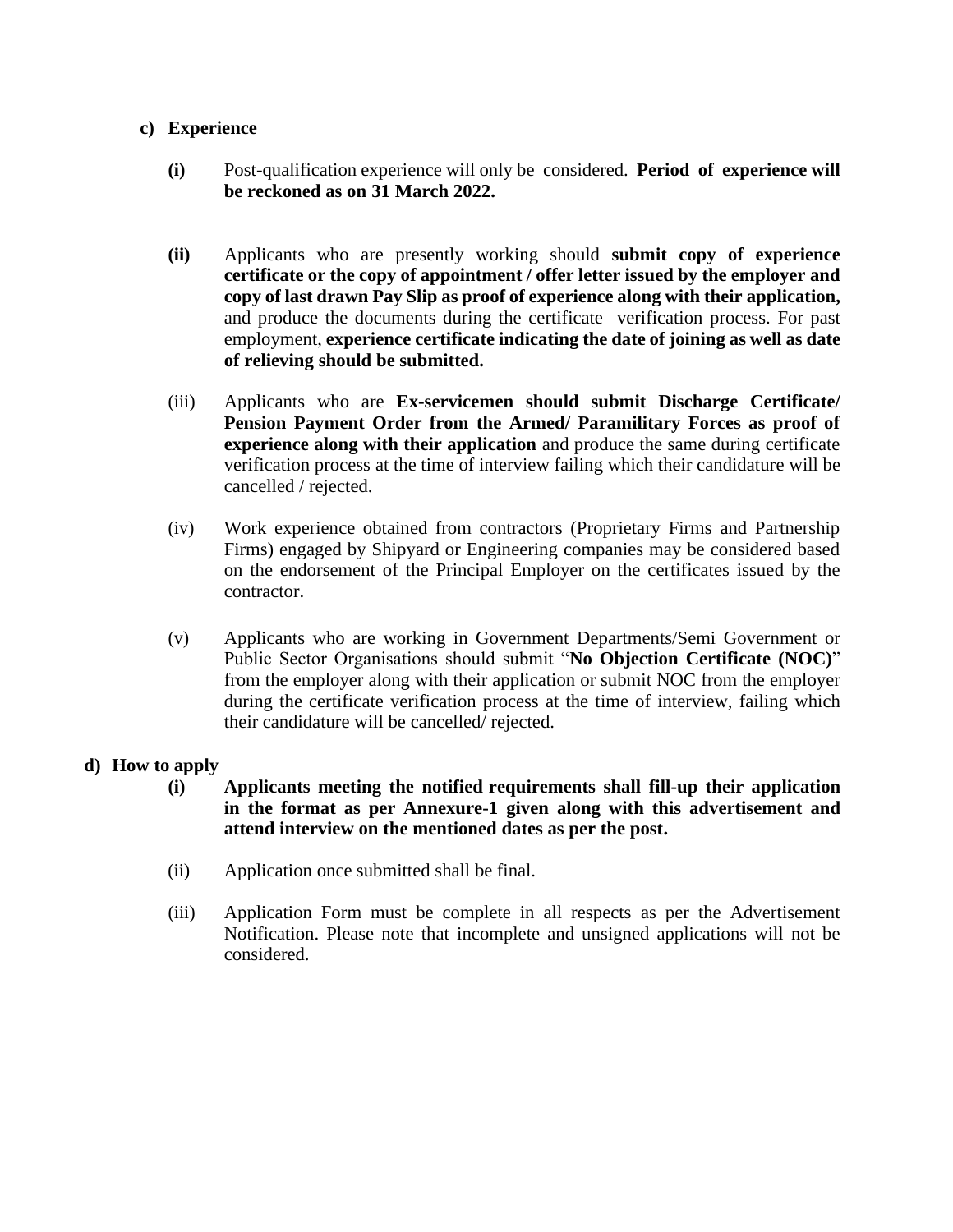**(iv) After filling the application in the format as per Annexure-1 given along withthis advertisement, applicant is required to affix a recent passport size photograph, sign at the bottom of the application form and along with one copy of self-attested copies of all certificates for proof of age, qualifications, mark sheets, experience, disability (if any), caste etc, for submission and along with original certificates attend the walk-ininterview as per the dates mentioned in section IV.**

### **e) General**

- (i) Only those applicants meeting the eligibility requirements and short-listed based on merit, will be allowed to appear for the interview. Applicants are advised to make sure that they are meeting the eligibility requirements for the post before submitting their applications.
- (ii) **Applicants meeting the requirements notified should fill in the enclosed application form (Annexure-I) and produce their original certificates towards proof of age, qualification, experience, caste, disability (if any) etc and self- attested copies of all these certificates, for verification on the dates scheduled for interview. Their candidature will be considered on the strength of those certificates. In case of failure to produce the original certificates, the candidature will be rejected.** During the certificate verification or at any later stage, if it is found that any information furnished is false/ incorrect or the candidate does not satisfy the eligibility criteria, the candidature/appointment is liable to be cancelled/rejected.
- **(iii) Applicants who fail to produce the original certificates and mark sheets during the certificate verification process will not be allowed to attend the interview.**
- **(iv) No TA/DA will be paid to the candidates for attending the interview.**
- **(v) The applicants should ensure that they enter a valid e-mail ID and Contact Number (Mobile, Landline/Alternate Mobile No.) in the Application format (Annexure-1), as all correspondence from HCSL will be through that e-mail ID/Contact Number only.**
- (vi) Depending upon number of applications received for the post, HCSL reserves the right to relax age and experience requirements at the discretion of HCSL.
- (vii) HCSL reserves the right to call for any additional documentary evidence in supportof educational qualification and experience of the applicants indicated in their application.
- (viii) Mere submission of application by post and issue of call letter shall not confer any right to the applicant of acceptance of candidature or cannot be construed as an acknowledgement of fulfilling the eligibility criterion.
- (ix) The vacancy is purely on contract basis for a specific period and HCSL is not liable to offer appointment during or after the completion of contract period of the selected candidate.
- (x) Applicants should be of sound health and satisfy the medical fitness standards as fixed by the company. The selected candidate should undergo a medical examination in the hospitals as prescribed by the company at their own expenses and medical fitness of all candidates is further subject to certification by theCompany Medical Officer.